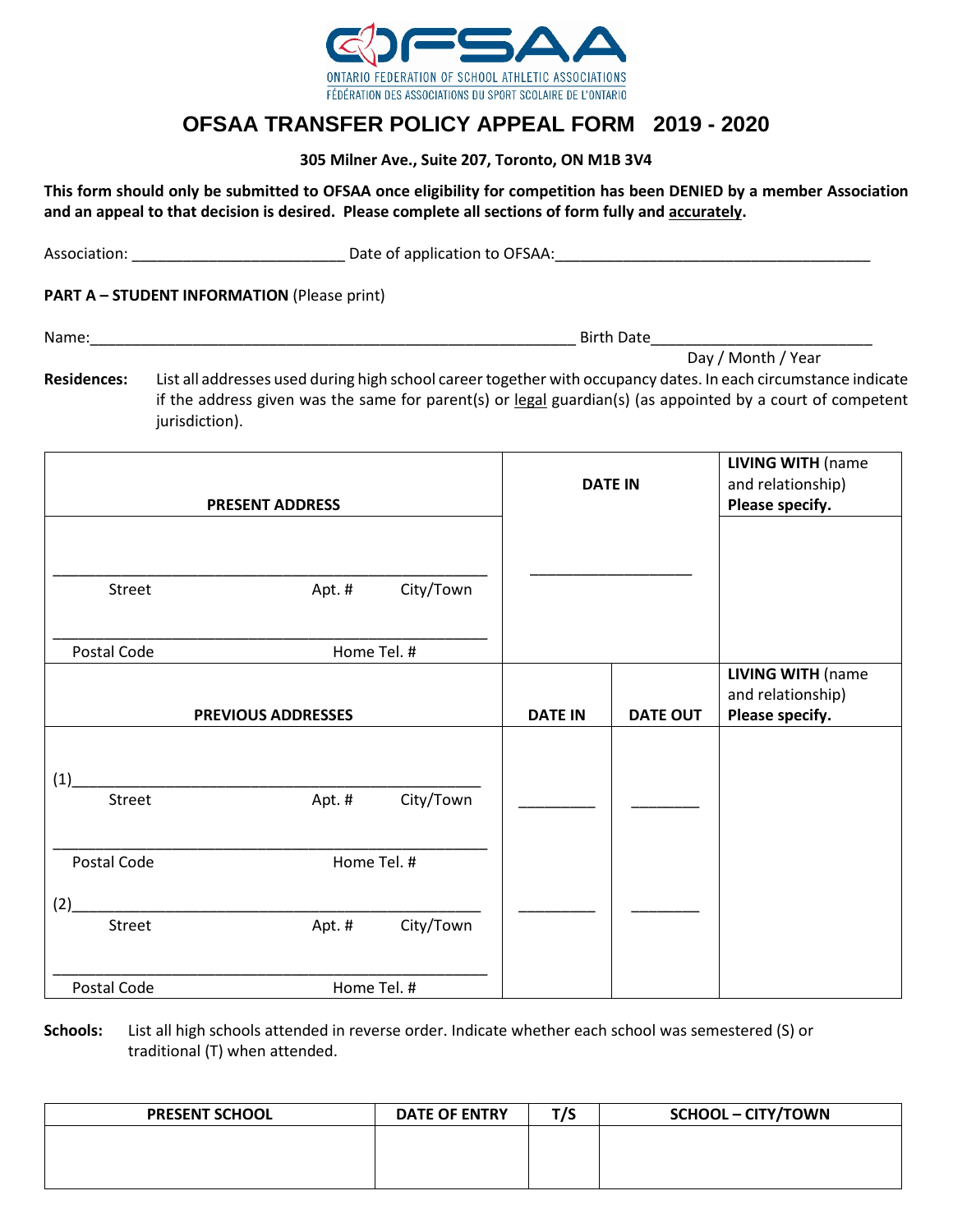|                         | -                    |     |                                      |
|-------------------------|----------------------|-----|--------------------------------------|
| <b>PREVIOUS SCHOOLS</b> | <b>DATE OF ENTRY</b> | T/S | <b>SCHOOL - CITY, PROV., COUNTRY</b> |
|                         |                      |     |                                      |
|                         |                      |     |                                      |
|                         |                      |     |                                      |
|                         |                      |     |                                      |
| 12                      |                      |     |                                      |

\_\_\_\_\_\_\_\_\_\_\_\_\_\_\_\_\_\_\_\_\_\_ \_\_\_\_\_\_\_\_\_\_\_\_\_\_\_\_\_\_\_\_\_\_\_ \_\_\_\_\_\_\_\_\_\_\_\_\_\_\_\_\_\_\_\_\_\_ \_\_\_\_\_\_\_\_\_\_\_\_\_\_\_\_\_\_\_\_\_

\_\_\_\_\_\_\_\_\_\_\_\_\_\_\_\_\_\_\_\_\_\_\_\_\_\_\_\_\_\_\_\_\_\_\_\_\_\_\_\_\_\_\_\_\_\_\_\_\_\_\_\_\_\_\_\_\_\_\_\_\_\_\_\_\_\_\_\_\_\_\_\_\_\_\_\_\_\_\_\_\_\_\_\_\_\_\_\_\_\_\_\_\_\_\_\_\_\_\_\_\_

\_\_\_\_\_\_\_\_\_\_\_\_\_\_\_\_\_\_\_\_\_\_\_\_\_\_\_\_\_\_\_\_\_\_\_\_\_\_\_\_\_\_\_\_\_\_\_\_\_\_\_\_\_\_\_\_\_\_\_\_\_\_\_\_\_\_\_\_\_\_\_\_\_\_\_\_\_\_\_\_\_\_\_\_\_\_\_\_\_\_\_\_\_\_\_\_\_\_\_\_\_

\_\_\_\_\_\_\_\_\_\_\_\_\_\_\_\_\_\_\_\_\_\_\_\_\_\_\_\_\_\_\_\_\_\_\_\_\_\_\_\_\_\_\_\_\_\_\_\_\_\_\_\_\_\_\_\_\_\_\_\_\_\_\_\_\_\_\_\_\_\_\_\_\_\_\_\_\_\_\_\_\_\_\_\_\_\_\_\_\_\_\_\_\_\_\_\_\_\_\_\_\_

\_\_\_\_\_\_\_\_\_\_\_\_\_\_\_\_\_\_\_\_\_\_\_\_\_\_\_\_\_\_\_\_\_\_\_\_\_\_\_\_\_\_\_\_\_\_\_\_\_\_\_\_\_\_\_\_\_\_\_\_\_\_\_\_\_\_\_\_\_\_\_\_\_\_\_\_\_\_\_\_\_\_\_\_\_\_\_\_\_\_\_\_\_\_\_\_\_\_\_\_\_

\_\_\_\_\_\_\_\_\_\_\_\_\_\_\_\_\_\_\_\_\_\_\_\_\_\_\_\_\_\_\_\_\_\_\_\_\_\_\_\_\_\_\_\_\_\_\_\_\_\_\_\_\_\_\_\_\_\_\_\_\_\_\_\_\_\_\_\_\_\_\_\_\_\_\_\_\_\_\_\_\_\_\_\_\_\_\_\_\_\_\_\_\_\_\_\_\_\_\_\_\_

 $\mathcal{D}$ 

Month and year of entry into Grade 9: \_\_\_\_\_\_\_\_\_\_\_\_\_\_Number of credits earned as of last June: \_\_\_\_\_\_

Number of credits earned Semester I this year if applicable:

Sports Played at Interschool level during 12 months prior to transfer:

**STUDENT'S RATIONALE FOR ELIGIBILITY:** (Please print clearly. Use separate paper if necessary.)

## **PART B – APPEAL BASED ON (Please mark correct box)**

Before determining the section of the Transfer Policy under which your appeal will be made, read the entire Policy carefully so as to ensure that you are appealing under the appropriate section and that you are able to provide the documentation required.

Every student who has been registered as a transfer from another school within the previous twelve (12) months is ineligible for OFSAA-sanctioned events, unless he/she appeals and is deemed eligible by the OFSAA Board of Reference – Transfers under one of the four following sections.

- (a) (i) there has been an accompanying change in permanent residence by the student and his/her immediate family to the designated school from any system (public, catholic or independent) according to school board boundaries (or is the closest school in the student's choice of school system to the student's home if no school boundaries exist). Immediate family is the parent(s) or the student's legal guardian as determined by a court of competent jurisdiction. The student and his/her immediate family must completely and permanently move from the former residence. The student must provide evidence/documentation confirming that they are residing in a new permanent residence, and evidence/documentation that they have completely and permanently moved from the former residence. See Note 9.
	- (ii) The student has transferred to an Ontario school from outside Canada and outside the United States and is attending the designated school in their choice of system (public, catholic or independent) according to school board boundaries; or is attending the closest school in the student's choice of system to the student's home if no school boundaries exist; or is attending a school assigned by the school board. See Note 9.
	- (iii) The student has transferred as a result of the closure of his/her former school and is attending the school designated by the School Board.
- (b) (i) the student did not participate in any sports at the interschool level for twelve months prior to the date of transfer. Written confirmation from the vice principal, principal, department head, or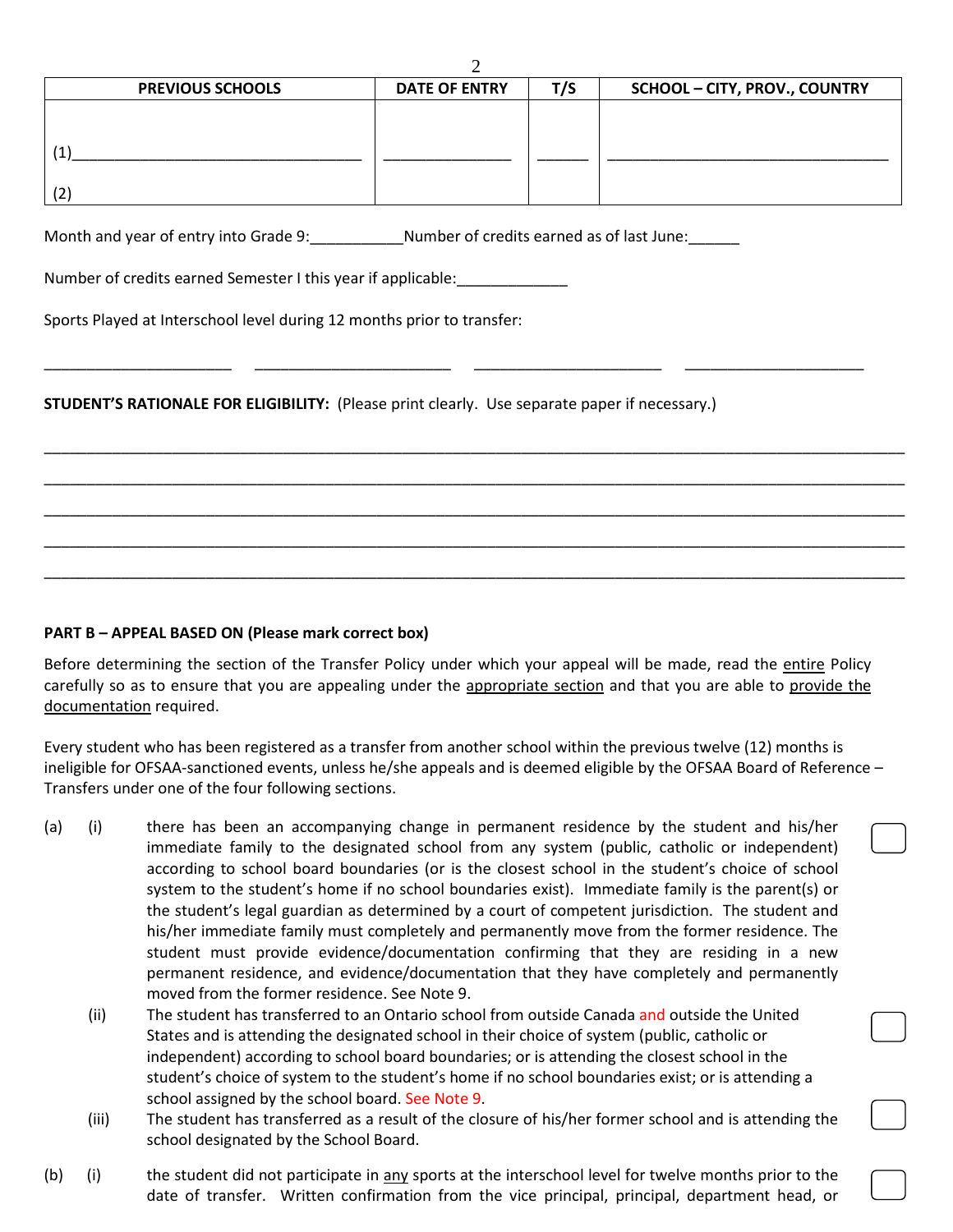athletic director at the previous school is required. Students in their first year of grade 9 may not apply under this section.

**OR**

- (ii) The student accepts his/her ineligibility under the Transfer Policy, but requests eligibility for the sports he/she did not participate in at the interschool level for the twelve months prior to the date of transfer. Written confirmation from the vice principal, principal, department head, or athletic director at the previous school is required. Students in their first year of grade 9 may not apply under this section.
- (iii) The student transferred to another school for a period of less than one school year and is returning to the school he/she attended prior to the transfer. The student must not have participated in any sports at the interschool level while attending the other school. Written confirmation from the vice principal, principal, department head or athletic director at the previous school is required.
- (c) (i) The student **has been placed** in a school by an I.P.R.C. (Identification, Placement and Review Committee) decision. The Federation's Board of Reference shall require and receive a letter from the principal of the school from which the student has transferred, stating the reason for the placement of the student by I.P.R.C.
	- (ii) The student has transferred from an independent school to a public or catholic school as the result of an educational exceptionality which the independent school was unsuccessful in accommodating. In such cases, the student was unable to access the I.P.R.C. process (Identification, Placement and Review Committee). The appeal must be accompanied by the following information: a psycho educational assessment diagnosing an educational exceptionality; documentation from the independent school demonstrating the strategies used to attempt to accommodate the educational exceptionality; and documentation from the receiving school confirming additional and/or new methods being provided to accommodate the educational exceptionality, which were not being provided at the sending school.
- (d) The student:
	- (i) has transferred prior to their grade 10 year for exceptional personal, social or academic reasons. The appeal must be accompanied by documentation from the sending school's administration and/or independent sources to confirm the exceptional reasons. The student must attend the next closest school to their home residence if remaining in the same system. If changing systems, the student must attend the designated school according to school board boundaries (or the closest school to the student's home residence if no school boundaries exist).
	- (ii) has changed residence to live with a custodial parent for exceptional personal reasons or the student has changed residence to live with a new court-appointed legal guardian for exceptional personal reasons. Documentation showing that there was just cause for the move must accompany the appeal. The student must attend the next closest school to their home residence if remaining in the same system. If changing systems, the student must attend the designated school according to school board boundaries (or the closest school to the student's home residence if no school boundaries exist). See Note 9 regarding proof of residence.
	- (iii) has transferred to remove him/herself from an abusive home environment. Documentation detailing the abusive situation shall be provided by the applicant from the sending school, psychologists, social worker, medical doctor or police, as the case may be. (All documentation will be reviewed respecting confidentiality.) The student must attend the next closest school to their home residence if remaining in the same system. If changing systems, the student must attend the designated school according to school board boundaries (or the closest school to the student's home residence if no school boundaries exist).
	- (iv) has been forced to leave an independent school specifically due to financial hardship. The appeal must include the following information: documentation confirming change in tuition fees; documentation regarding family requests for bursary assistance to meet financial hardship; documentation regarding significant changes in the financial situation of the family; and, confirmation that the student will be attending the designated school in their home catchment area. The student must attend the next closest school to their home residence if remaining in the same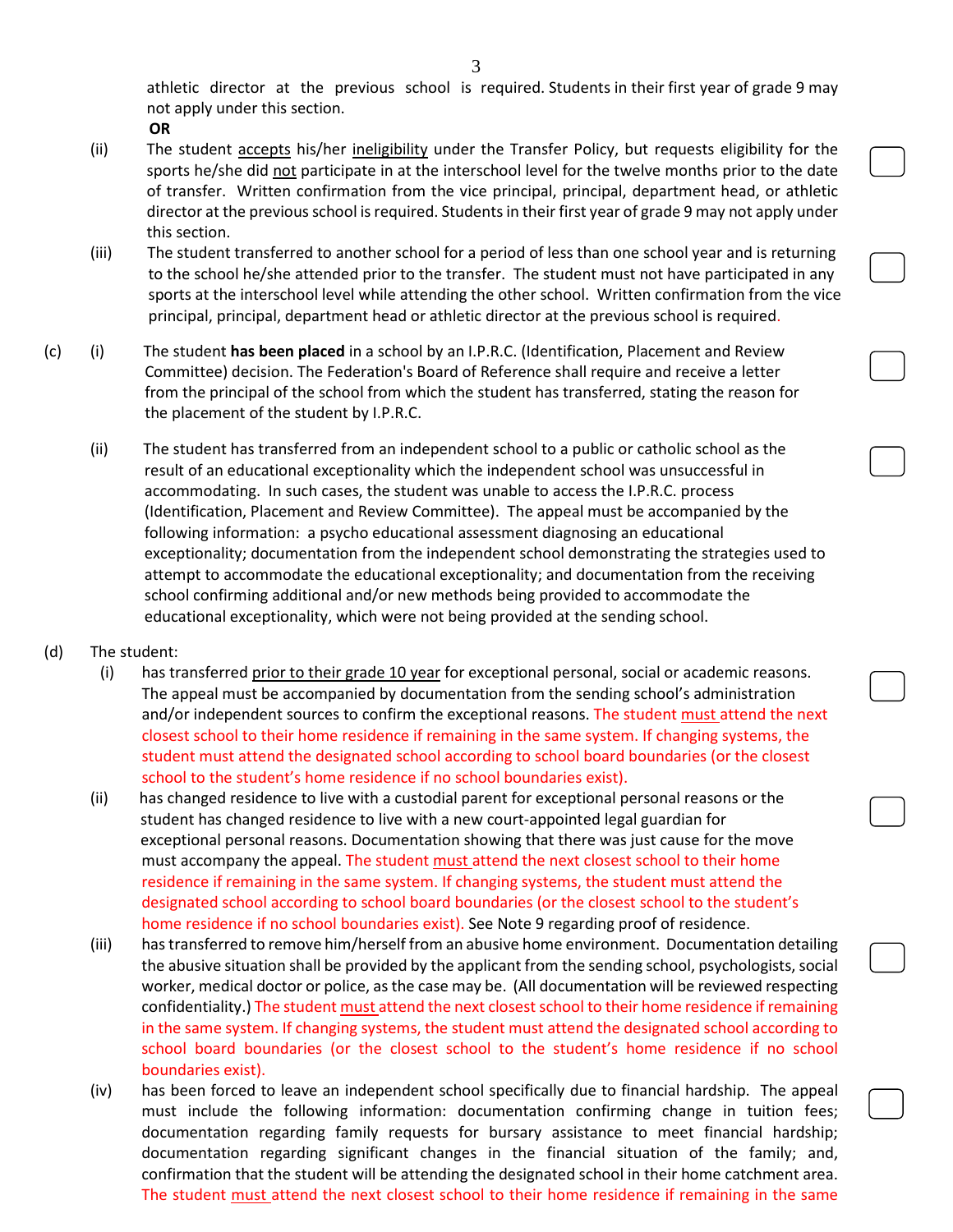system. If changing systems, the student must attend the designated school according to school board boundaries (or the closest school to the student's home residence if no school boundaries exist).

 (v) was the victim of bullying and after attempts to resolve the issue the sending school agreed that it was in the best interests of the student to transfer schools. The appeal must be accompanied by the following information: documentation from the sending school's administration or the police, confirming the seriousness and frequency of the bullying, including a description of the incidents and dates; documentation from the sending school's administration describing the strategies put in place to resolve the bullying and the reasons the strategies did not succeed; and a letter from the sending school's administration in support of the transfer. The student must attend the next closest school to their home residence if remaining in the same system. If changing systems, the student must attend the designated school according to school board boundaries (or the closest school to the student's home residence if no school boundaries exist).

**Notwithstanding any of the above, no student may participate in the same sport for more than one school in the same League or municipality in the same school year unless the student is ruled eligible by the Federation's Board of Reference under subsection (a) of the Transfer Policy. Participate means competing in exhibition games and invitational tournaments/events, not just league play.**

## **Notes:**

- 1. Once a student has changed schools he/she is considered a transfer student and even if he/she returns to a school, he/she must comply with the Transfer Policy.
- 2. The word "participate" in section (b) of the Transfer Policy means competing for your school in that activity. This includes exhibition games and invitational tournaments/events, not just league play.
- 3. The Board of Reference **will not consider** as reasons for transfer:
	- (i) The relative ranking of schools or the differences in delivery of courses with the same Ministry course codes;
	- (ii) That a sport or team is no longer offered at the previous school.
- 4. Students moving from a school in a strike/lock-out area are ineligible for all sports played in the previous 12 months from their date of entry into the new school.
- 5. Students who attended an alternative school or alternative program who are returning to the school they attended prior to the alternative school or alternative program, are not considered transfer students provided they did not play sports while at the alternative school or alternative program.
- 6. Out of province exchange students and out of country exchange students are not considered transfer students and are eligible for all sports.
- 7. Driving distance shall be used to determine the closest school to a student's home residence.
- 8. Students transferring from other provinces, states or countries are ineligible for OFSAA competition if they have graduated from high school or equivalent, or if they have used their years of athletic eligibility in the province, state or country from which they are transferring. This does not apply to students who have graduated in the previous school year from secondary school in Quebec, provided they meet one of the criteria for eligibility in sections a – d of the transfer policy.
- 9. When applying under section (a)(i), the student must provide evidence/documentation confirming that he/she and their immediate family are residing in a new permanent residence and that they have completely and permanently moved from the former residence. When applying under section d(ii) of the policy the student must provide evidence/documentation confirming that they are residing in a new permanent residence. In both cases, such evidence/documentation may include:
	- telephone and utility service operative at the new residence
	- telephone and utility service disconnected at the former residence
	- real estate documents indicating and verifying a change of residence (e.g., sale and purchase);
	- parents'/court-appointed guardians' property tax bill listing the new residence;
	- insurance slip for home and auto insurance;
	- school documentation showing that sibling(s) attend local elementary school and/or the same high school as the transferring student;
	- Any other documentation that is requested which establishes the student and his/her immediate family is living at the new residence.